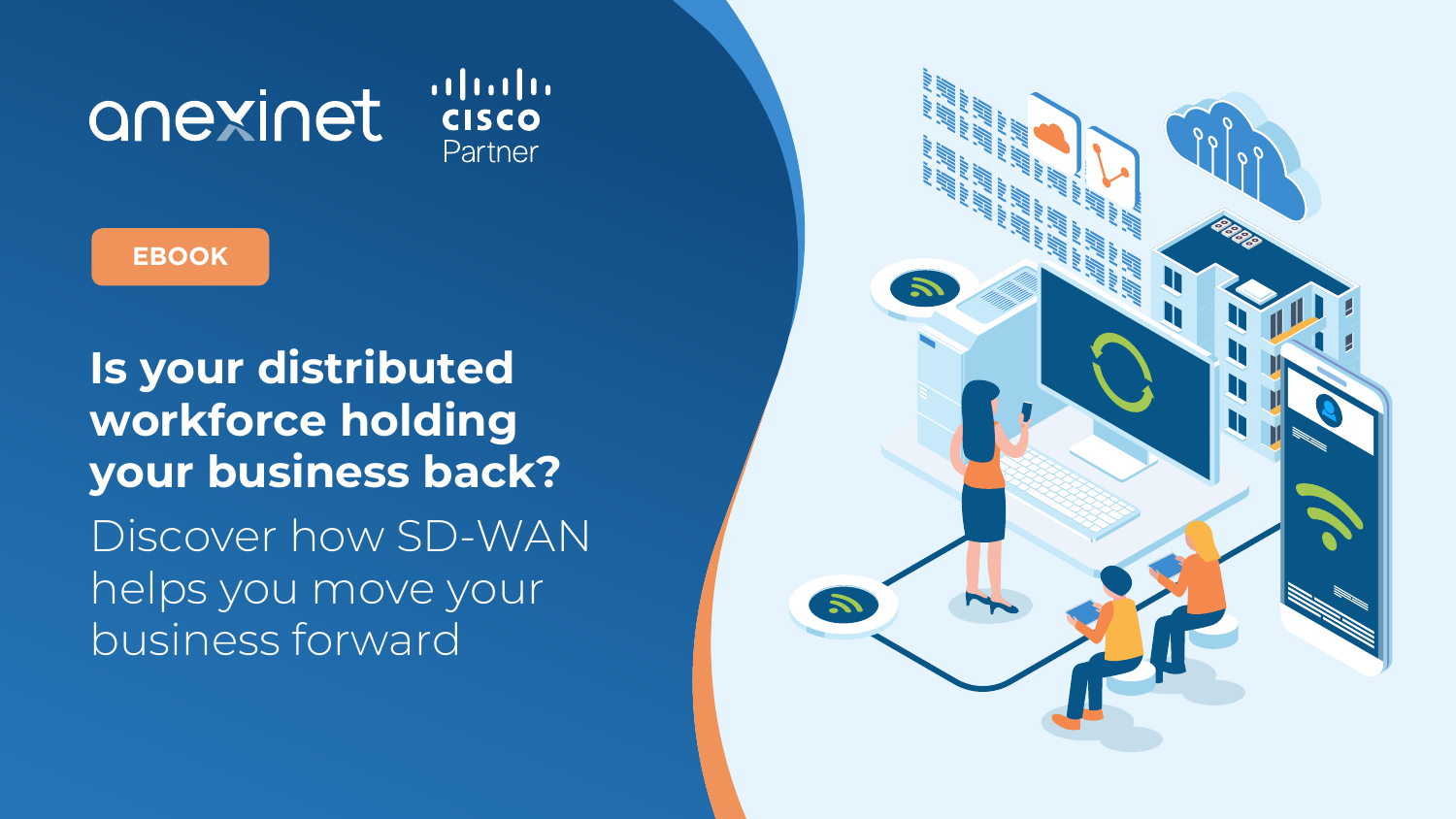Software-defined wide area networking (SD-WAN) is a cloud-delivered overlay WAN architecture connecting remote workers and branches to data centers and multicloud environments through a single fabric and single pane of glass. With SD-WAN, you can create and connect flexible networks for your teams worldwide while enhancing your operational stability to maximize network resiliency, bandwidth efficiency, and security.

In this eBook, you'll learn how SD-WAN makes working from anywhere less work for you and how partnering with Anexinet enables you to get even more out of your SD-WAN investment.

### **Challenges of a distributed workforce**

**Networks are becoming decentralized as organizations embrace distributed workforce models**—branch offices, remote and hybrid workers—where users log in from various locations using a variety of devices. This creates a lot of challenges when it comes to providing your growing number of users with reliable and secure connections that enable them to move your business forward.



**Balancing C-level expectations with IT demands in a cost-effective solution**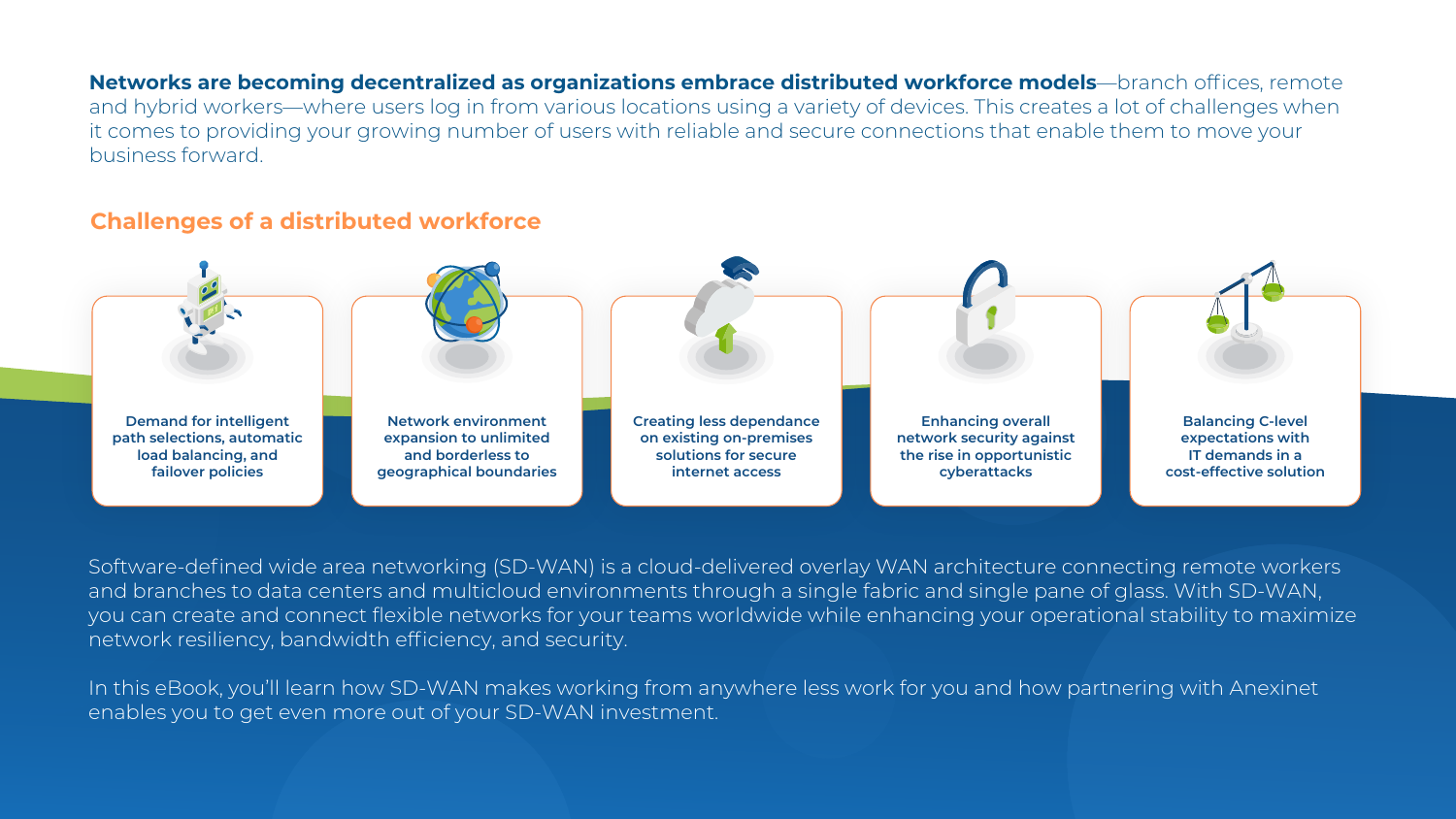# **SD-WAN makes working from anywhere less work**

With business-critical traffic coming at you from every direction and applications hosted in multiple locations—the data center, IaaS, and SaaS providers—it can be almost impossible to maximize performance. SD-WAN lets you control how traffic is directed and prioritized across multiple uplinks. This enables your network to immediately and intelligently adapt to changing performance conditions—ensuring latency-sensitive traffic, like VoIP or point-of-sale services, have the throughput and optimization they need.

**Named a Leader in the IDC SD-WAN MarketScape for 2021, Cisco Meraki SD-WAN is the most widely deployed SD-WAN across the Fortune 2000, with deployments in 70% of Fortune 100 enterprises.** 

**performance and agility**

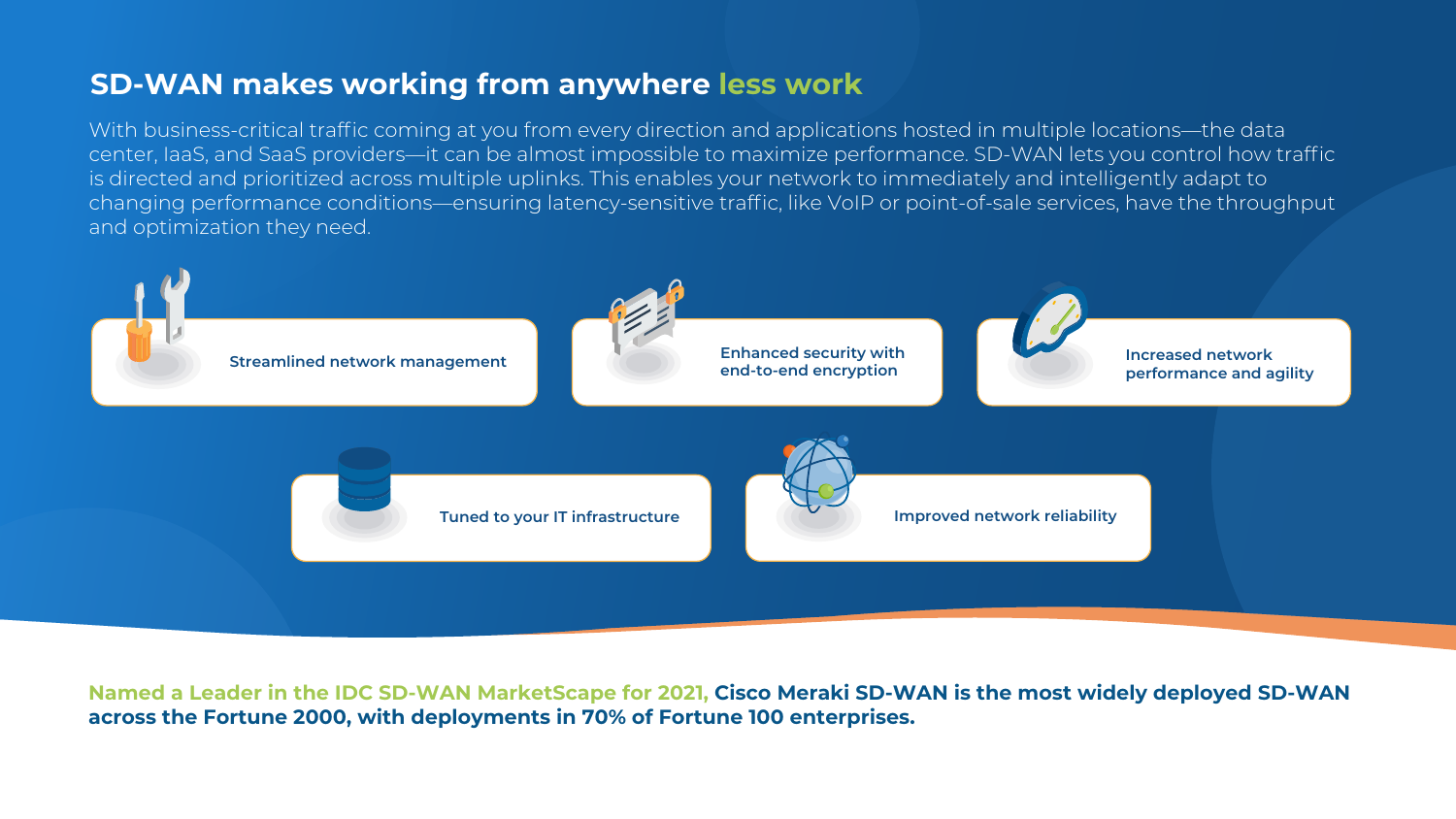Business needs are evolving quicker than ever before. Now's the time to get ready for what comes next. Here are 6 reasons you should put Cisco Meraki SD-WAN to work for your business to meet the demands of today and get ahead of what the future may hold.

# **Six reasons to put Cisco Meraki SD-WAN to work for your business**







### **Enhanced application experience**

Dynamic path selection automatically steers critical applications around network problems to optimize traffic over all available paths between sites and all multicloud environments—public and private.

### **Universal security**

Complete integrated security built on a zero-trust foundation with authentication, encryption, and segmentation for cloud-delivered SASE or on-premises models, depending on the compliance needs of your organization.

### **Optimized for multicloud**

Automatically selects the fastest, most reliable path for real-time optimized performance with Cisco Webex, Microsoft 365, Salesforce, other major SaaS applications, and automated workflow integration for AWS, Azure, and Google Cloud.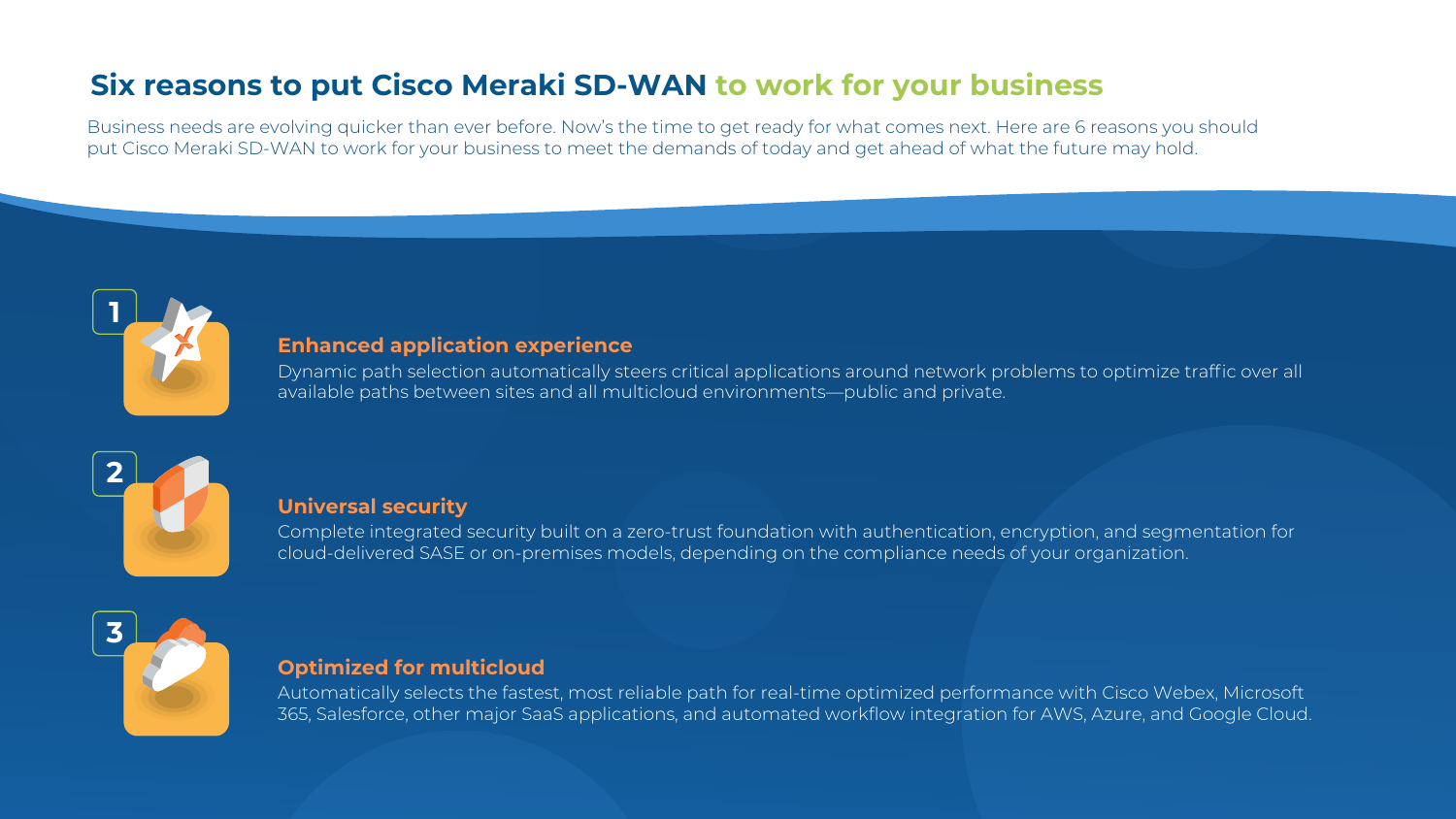## **Cisco Meraki Named a Leader in the [IDC SD-WAN MarketScape 2021](https://merakiresources.cisco.com/GB-21-SASE-CD-IDC_MarketSpace_Report-REG.html)**









### **Operational simplicity**

Highly visualized interface and intuitive user experience for simplified configuration, management, operation, and monitoring across SD-WAN fabric with pre-configured templates for automatic and expedient deployment.

Customers deploying Cisco SD-WAN have experienced 65% lower cost of connectivity and 94% reduction in unplanned downtime.<sup>1</sup>

### **Immediate visibility into performance and connectivity**

Native integration with Cisco ThousandEyes for enhanced visibility into the internet, cloud, and SaaS, as well as sophisticated forecasting and what-if analysis for effective resource planning.

### **Reduce network communications and operations costs**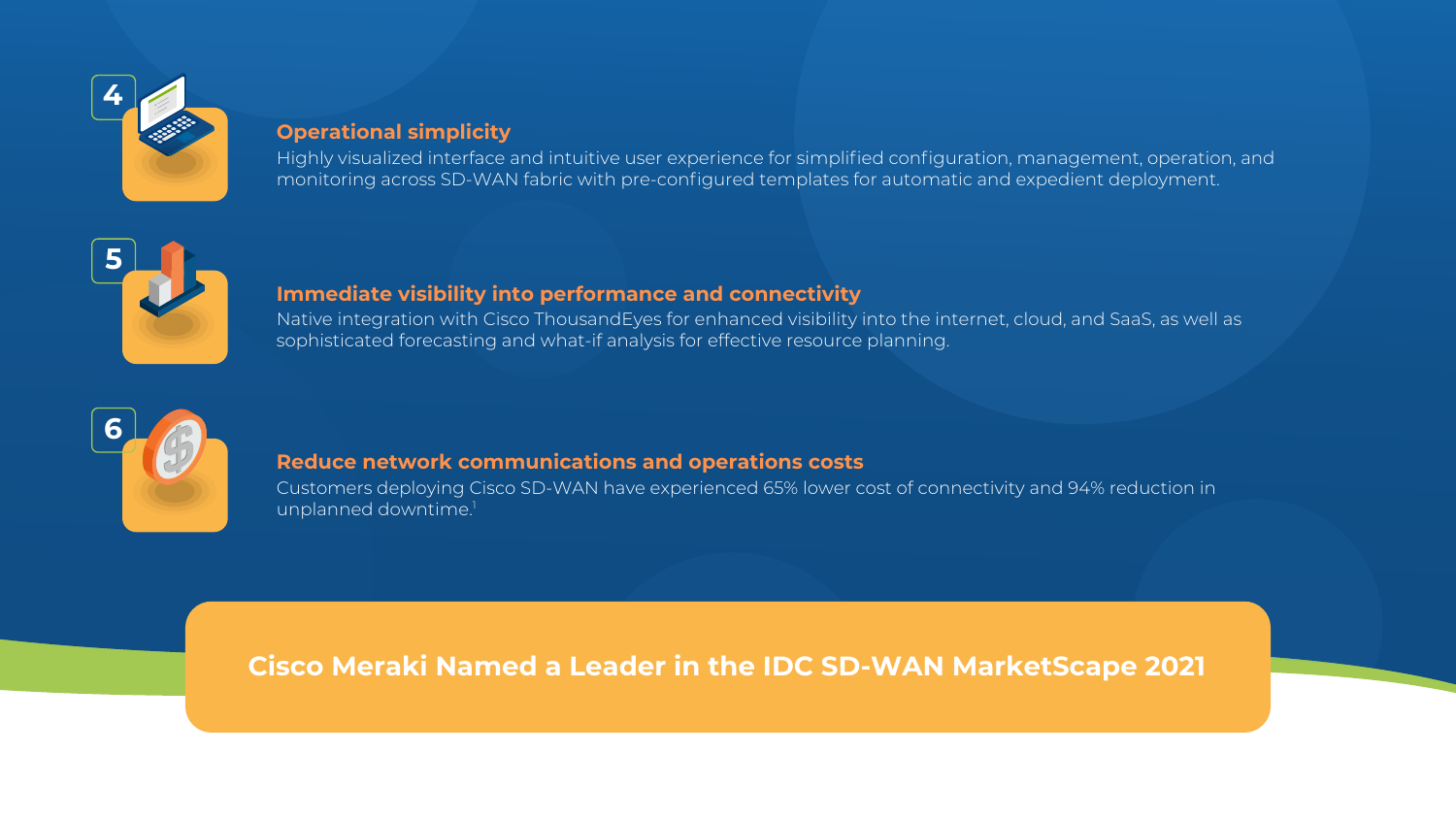# **Get more out of your SD-WAN with Anexinet**

As a Cisco Meraki partner, Anexinet is positioned to help accelerate your profitability and grow your business through industry-leading technology solutions, training, tools, and support. More than just a technology reseller, Anexinet is a trusted IT solution provider. That means we invest upfront in getting to know your business to ensure your design is correct and optimized to meet your organization's unique needs. In fact, our experienced team of engineers has a proven track record of designing and implementing SD-WAN solutions that meet all customer expectations.



Full complement of services for Meraki SD-WAN, including design, management, and support